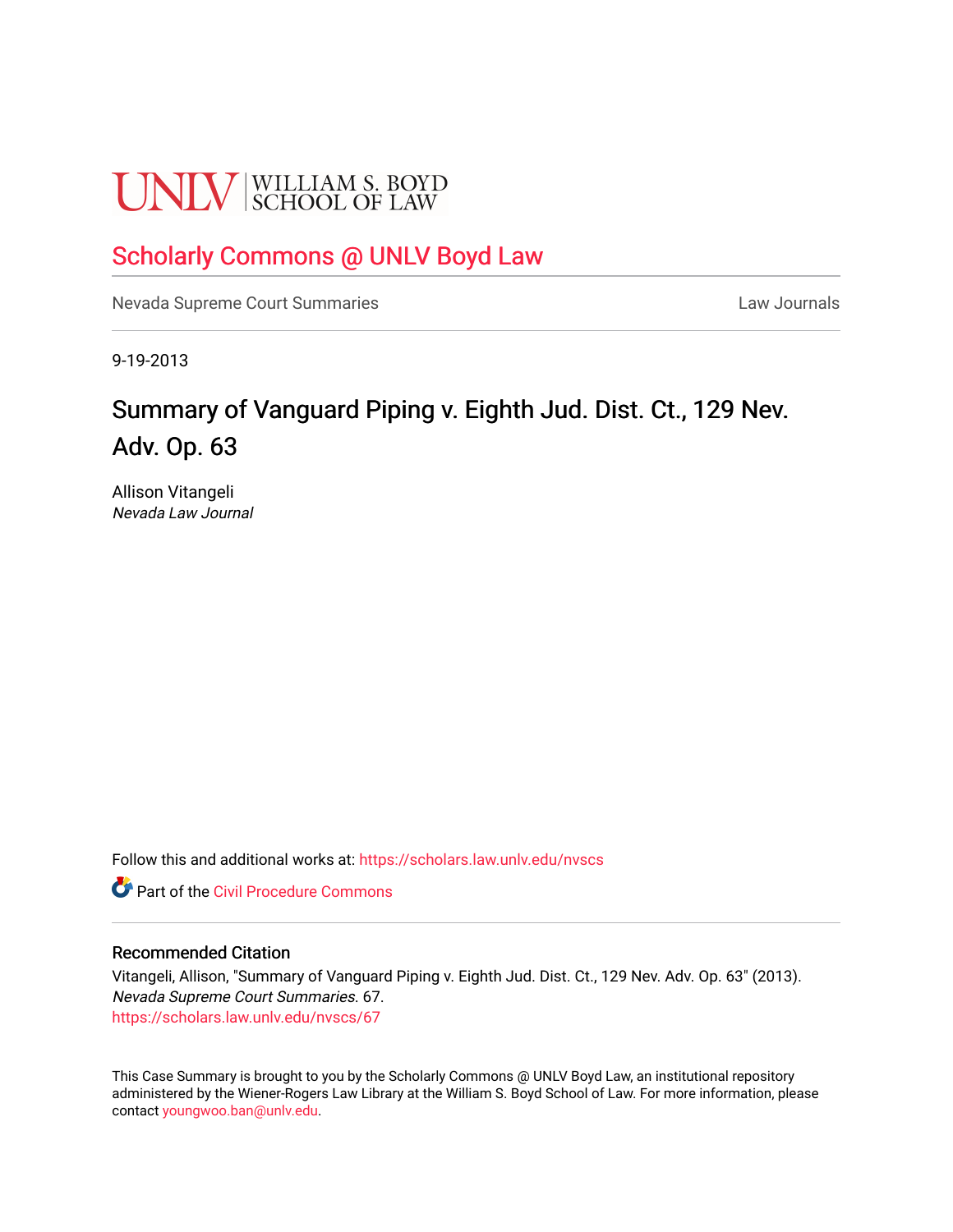*Vanguard Piping v. Eighth Jud. Dist. Ct.*, 129 Nev. Adv. Op. 63 (Sept. 19, 2013)<sup>1</sup>

#### CIVIL PROCEDURE—DISCOVERY

#### **Summary**

The Court determined whether NRCP  $16.1(a)(1)(D)$  compels disclosure of all insurance agreements, regardless of whether the primary policy limits exceed the amount of potential liability or whether the policies provide secondary coverage.

#### **Disposition**

The Court concluded that the plain language of NRCP  $16.1(a)(1)(D)$  requires disclosure of *any* insurance agreement that may be liable to pay a portion of a judgment.

#### **Factual and Procedural History**

Aventine-Tramonti Homeowners Association filed construction defect actions against petitioners Vanguard Piping Systems, Inc.; Viega, LLC; Industies, Inc.; and Viega, Inc. (collectively, Vanguard), and Vanguard's German parent companies Viega GmbH and Viega International GmbH. In June 2012, the Nevada Supreme Court entered a stay of the district court proceedings as to the German parent companies. The stay order did not stay or in any way limit any other proceedings against Vanguard.

During discovery, pursuant to NRCP  $16.1(a)(1)(D)$ , Vanguard disclosed some of its primary insurance agreements to Aventine-Tramonti. The special master then ordered Vanguard to disclose the additional undisclosed agreements. Vanguard refused and sought relief from the district court, arguing that disclosing the documents would violate the stay of proceedings against the German parent companies and that it had already complied with NRCP  $16.1(a)(1)(D)$ 's requirements by disclosing its primary insurance agreements that were sufficient to cover any judgment against it. The district court affirmed the special master's order and this writ for mandamus or prohibition followed.

#### **Discussion**

The Court first disposed of Vanguard's argument that producing the agreements would violate the stay entered by the Court with regard to the German parent companies. The Court noted that the referenced stay temporarily halted the district court proceedings as to the German parent companies only.<sup>2</sup> Any relevant documents should be produced in the proceedings against Vanguard, regardless of whose possession they were in.

Next, the Court disposed of Vanguard's second argument that it should not be required to disclose the agreements because Aventine-Tramonti's counsel sought the disclosure for an improper purpose, i.e., to use in other pending construction defect

 $\frac{1}{2}$  By Allison Vitangeli.<br> $\frac{2}{2}$  Visca Curk II v. Eighth Jud. Diet.

*Viega GmbH v. Eighth Jud. Dist. Ct. (La Paloma Homeowners' Ass'n)*, No. 60015 (Nev. June 13, 2012) <sup>2</sup>

*Viega GmbH v. Eighth Jud. Dist. Ct. (La Paloma Homeowners' Ass'n)*, No. 60015 (Nev. June 13, 2012) (order granting motion for stay).